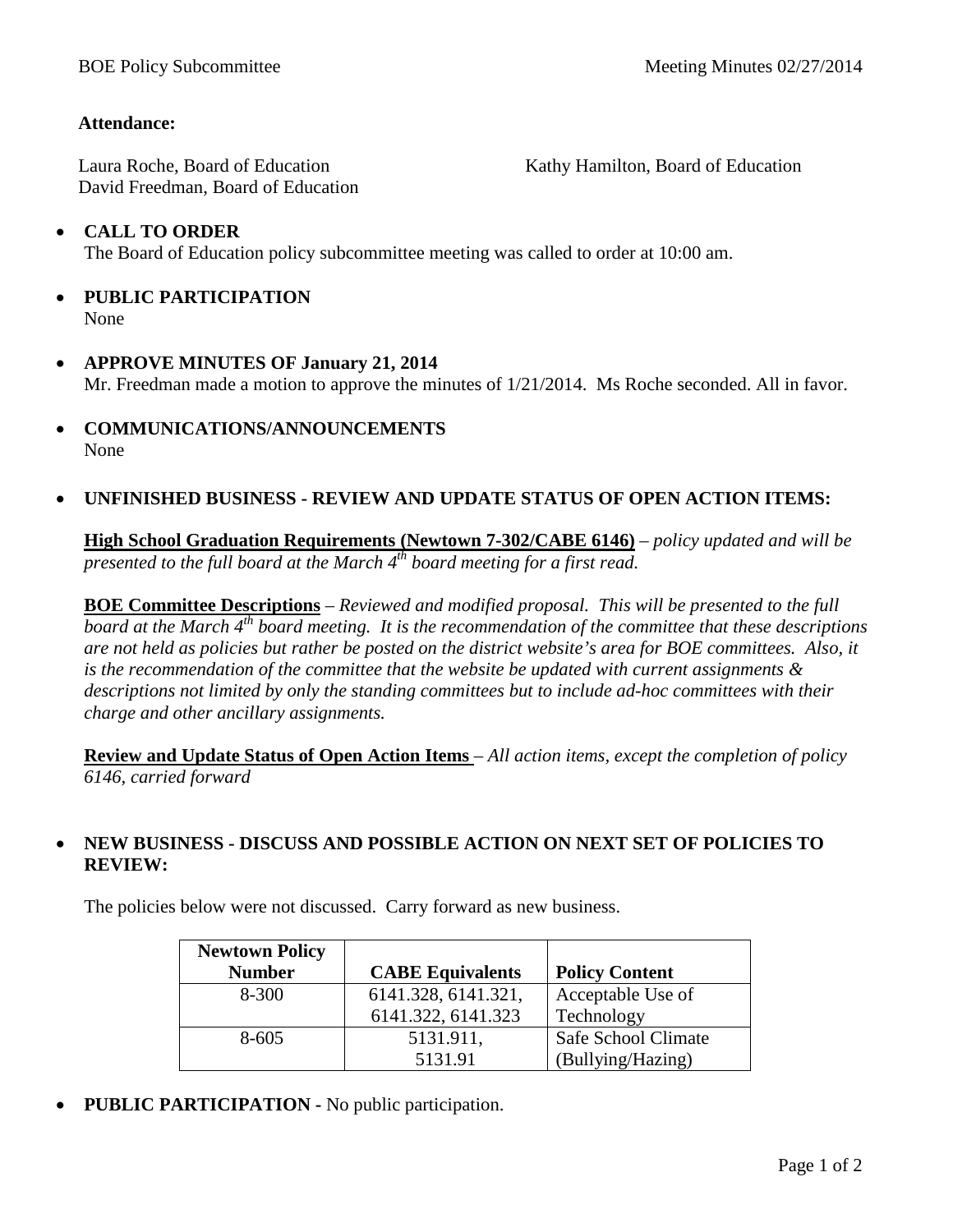### • **ADJOURNMENT**

A motion by Ms. Roche and seconded by Mr. freedman was made to adjourn the meeting at 12:15 pm. All in favor.

## **Action Items:**

| <b>Responsible</b> |                                      |                                                                          | <b>Due</b>  |
|--------------------|--------------------------------------|--------------------------------------------------------------------------|-------------|
| Party              | <b>Action</b>                        | <b>Comments</b>                                                          | <b>Date</b> |
|                    | Approve for first read by the BOE    |                                                                          |             |
|                    | policies: 4000.1, 5131.111, 6114,    |                                                                          |             |
|                    | 6114.1, 6114.3, 6114.7, 6121,        |                                                                          | <b>Next</b> |
| Committee          | 6121.1, 1331                         |                                                                          | Meeting     |
|                    | Continue Review and Update of        | Policy #s: 5125, 5136 (Use of                                            |             |
|                    | comments received from Dr. Reed      | privately owned technological                                            |             |
|                    | Ms Hamilton and David Abbey          | devices by students)                                                     | 2/27/2013   |
|                    | Review and Approve Title IX          |                                                                          |             |
|                    | policies: 4000.1, 4111, 4111.1,      |                                                                          |             |
|                    |                                      | 4118.11, 4118.113, 5145.5, 5145.51, Carried forward - In review with Dr. |             |
| Dr. Gejda          | 5145.52, 5145.6, 6121, 6121.1        | Gejda                                                                    | 2/27/2013   |
| Dr. Gejda &        | Review & Approve policy 5114         |                                                                          |             |
| Principals         | (Newtown policy 7-401)               |                                                                          | 2/27/2014   |
|                    | Review & Approve policy              |                                                                          |             |
|                    | 4118.231/4218.2 (original Newtown    |                                                                          |             |
| Dr. Reed           | policy 4-701)                        |                                                                          | 2/27/2014   |
|                    | Combine CABE policy 3524/3524/1      |                                                                          |             |
|                    | with Newtown policy 3-900            | Carried forward: Review any                                              |             |
|                    | Ms. Hamilton (Pesticide Application) | proposed changes with Mr. Faiella                                        | 2/27/2014   |
|                    | Consider adding policy for online    |                                                                          |             |
| Dr. Gejda          | learning                             |                                                                          | 2/27/2014   |
|                    | Add changes to incorporate new       |                                                                          |             |
|                    | legislation for recess (8-           |                                                                          |             |
| Committee          | 704/6142.101)                        |                                                                          | 2/27/2014   |
|                    | Consider Weston Policy #4118.35      |                                                                          |             |
|                    | (Employee Use of the district's      |                                                                          |             |
|                    | computer systems and electronic      |                                                                          |             |
| Committee          | communications)                      |                                                                          | <b>TBD</b>  |
|                    | Consider Weston Policy #4118.5       |                                                                          |             |
| Committee          | (Personnel – Social Networking)      |                                                                          | <b>TBD</b>  |
|                    | Superintendent Review Process:       | Begin work in conjunction with new                                       |             |
| Committee          | 2-103, 2-103.1, 2-103.2              | Superintendent                                                           | <b>TBD</b>  |
|                    | CABE policies: 3432, 3433            |                                                                          |             |
| Committee          | (Budgeting and expense reporting)    | For Future Thought                                                       | <b>TBD</b>  |

Submitted: Kathy Hamilton, Policy Committee Chair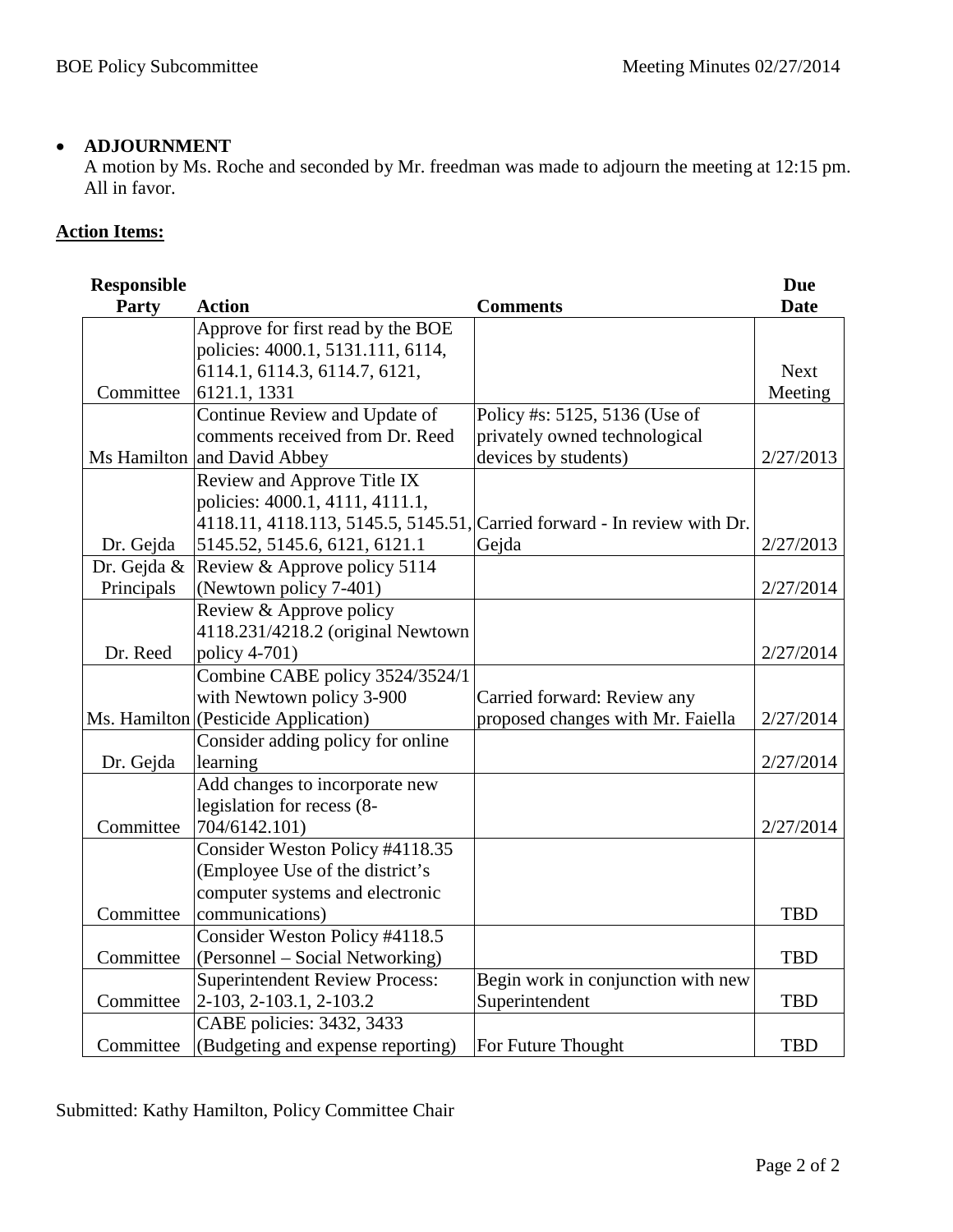## **REQUIREMENTS FOR GRADUATION**

In order to graduate from the Newtown Public Schools, students must earn a minimum of twentytwo three  $(2223)$  credits in seven eight (78) areas of the curriculum and demonstrate competency in spoken communication, written communication, problem solving, and information literacy. Beginning with the class of 2016 students must complete a course in Personal Financial Literacy, resulting in 1½ credits in Fine and Applied Arts and 6 credits in electives. Beginning with the class of 2018, students must complete 1 credit of World Language.

In addition, also beginning with the graduating class of 2020, the Board of Education will provide adequate student support and remedial services for students beginning in grade seven (2014-2015 school year). Such student support and remedial services shall provide alternate means for a student to complete any of the high school graduation requirements, previously listed, or end of the school year examinations, if such student is unable to satisfactorily complete any of the required courses or exams. Such student support and remedial services shall include, but not be limited to, (1) allowing students to retake courses in summer school or through an on-line course; (2) allowing students to enroll in a class offered at a constituent unit of the state system of higher education, allowing students who received a failing score, as determined by the Commissioner of Education, on an end of the school year exam to take an alternate form of the exam; and (4) allowing those students whose individualized education plans state that such students are eligible for an alternate assessment to demonstrate competency on any of the five core courses through success on such alternate assessment.

The Board of Education shall grant a student credit towards meeting high school graduation requirements for (1) completing a world-language course provided by a non-profit organization and (2) passing a subject area proficiency test identified and approved by the Commissioner of Education. Up to four credits for a private non-profit world language course shall be granted if the student achieves a passing grade on a test prescribed by the Commissioner of Education. In other subject areas, credit shall be granted, based upon successful passage of the subject area proficiency tests prescribed or identified and approved by the Commissioner of Education.

The Board of Education shall award a high school diploma to any World War II veteran, veteran of the Korean Hostilities, or a Vietnam-era veteran requesting such diploma who left high school for military service as defined in the statutes.

## **Credit Distribution Requirement**:

The following credits must be earned:

| Area 1   | English $-4$ credits including English I, English II, and a course that                                      |
|----------|--------------------------------------------------------------------------------------------------------------|
|          | includes American literature.                                                                                |
| Area II  | Social Studies $-3$ credits including 1 in American Studies or American                                      |
|          | History, $\frac{1}{2}$ in American Government, $\frac{1}{2}$ in Economics, $\frac{1}{2}$ in Western Studies, |
|          | and $\frac{1}{2}$ in an Area Studies course                                                                  |
| Area III | Math $-3$ credits                                                                                            |
| Area IV  | Science $-3$ credits                                                                                         |
| Area V   | Physical Education $-1-\frac{1}{2}$ credits                                                                  |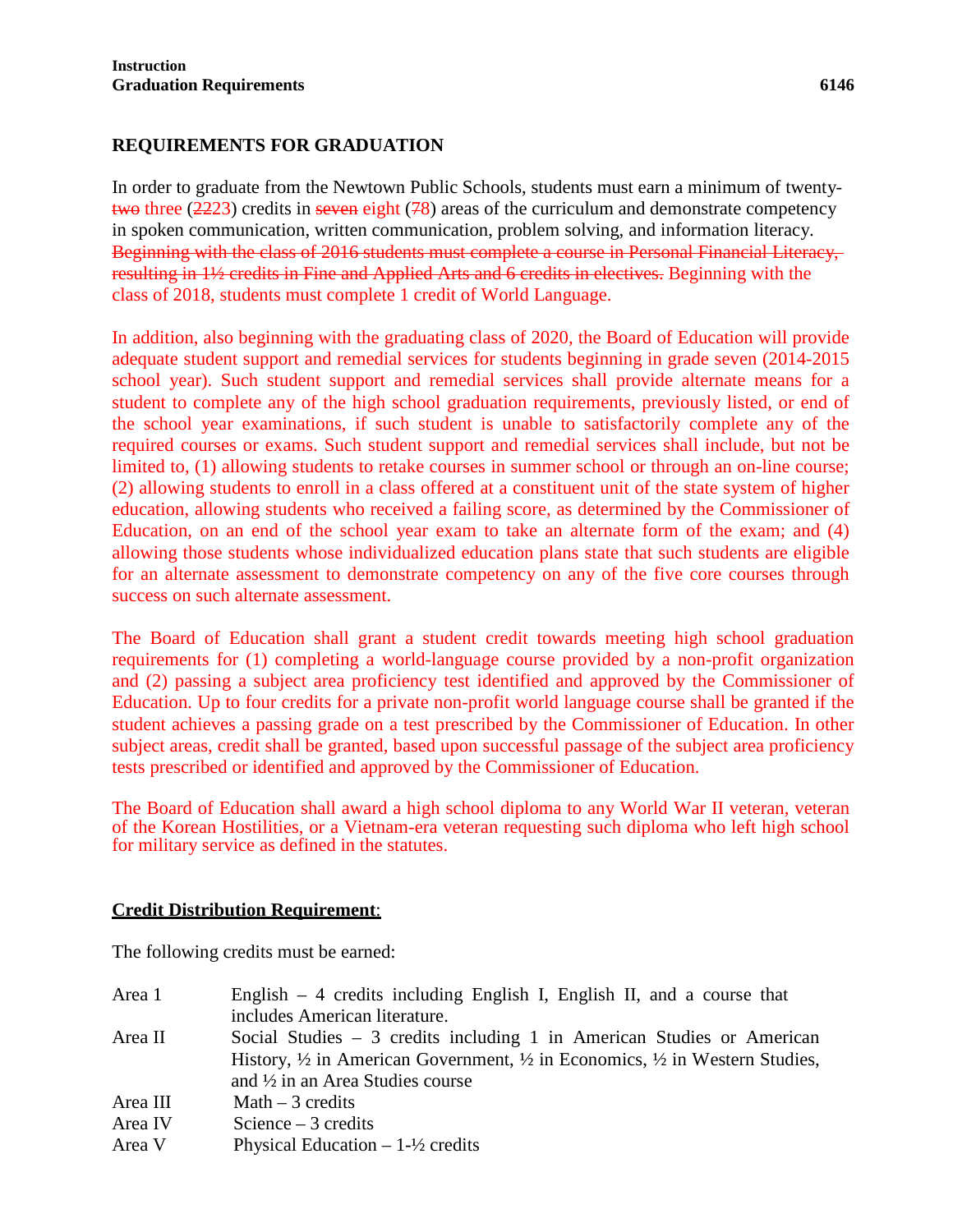#### **Instruction Graduation Requirements 6146**

| Area VI   | Fine and Applied Arts $-1\frac{1}{2}$ credits, including $\frac{1}{2}$ credit in Personal Financial |
|-----------|-----------------------------------------------------------------------------------------------------|
|           | Literacy                                                                                            |
| Area VII  | $Electives - 6$ credits                                                                             |
| Area VIII | World Language $-1$ credit                                                                          |

All courses to satisfy local and statutory requirements in Areas I-VIII must be earned between the beginning of grade 9 and the end of grade 12.

Students classified as ninth, tenth, and eleventh grade must enroll in a minimum of six courses each semester. Twelfth-grade students must enroll in a minimum of five courses each semester. Only students with a minimum of 15 credits will be designated as seniors.

Students who earn high school credits in the middle school cannot apply them to required units in Areas I-VIII.

Students must attend a minimum of six (6) semesters of high school (grades 9-12) to qualify for graduation.

#### **Demonstration of Required Competencies:**

(These requirements begin with the class of 2006)

Each student will demonstrate competency of the required standards in written and spoken communication, problem solving, and information literacy. Through classroom performance, students will successfully complete a task in each of the standards. The tasks will be scored against a district approved analytical rubric. Students will be given at least two opportunities each year beginning with the sophomore year to meet each standard through classroom performance until the standards are met. Students can also meet the standards of written performance and/or problem solving through performance on identified portions of the statewide mastery exam (CAPT). All standards in the following areas must be met unless waived through a Planning and Placement Team process to develop an Individual Education Plan or using 504 procedures:

#### **1. Written Communication**

- a. Critical thinking The student takes and supports a position on information and ideas.
- b. Written performance The student conveys information and ideas in a variety of written formats such as narrative, expository, or descriptive.

Note: The alternate method to meet the written communication requirement is to reach state goal on both the reading and writing portions of the statewide mastery exam (CAPT).

#### 2. **Spoken Communication**

a. Spoken performance – The student conveys information and ideas to others in a presentation using spoken language, non-verbal language, and multi-media.

#### 3. **Problem Solving**

a. The student uses inquiry strategies and applies appropriate procedures to solve and communicate an authentic problem or situation.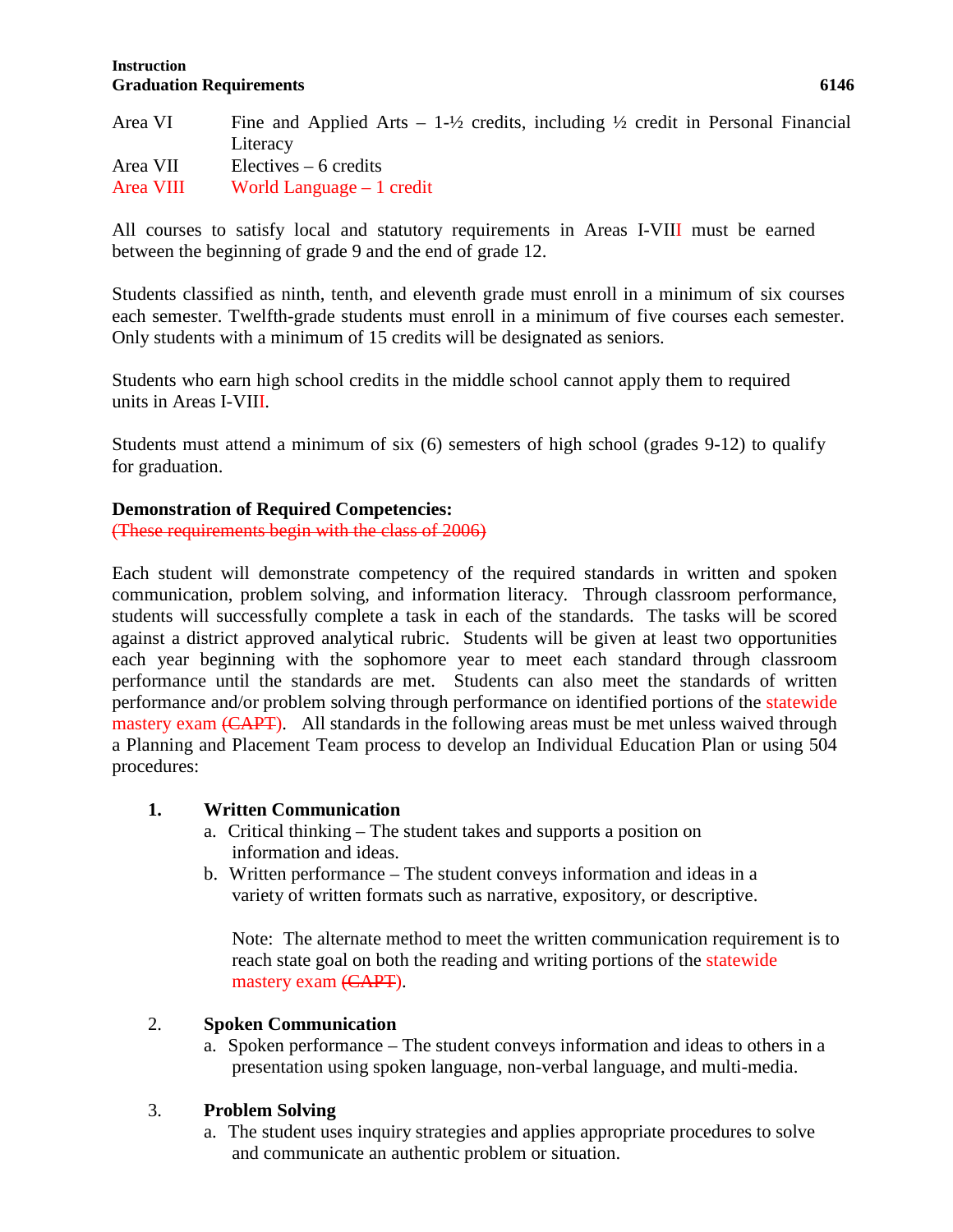Note: The alternate method to meet the problem-solving standard is to reach state goal on both the math and science portions of the statewide mastery exam (CAPT).

## 4. **Information Literacy**

- a. The student demonstrates strategies to identify, locate, and interpret information.
- b. The student relates and applies new knowledge using a variety of sources including technology.

### **Notification**

- 1. Students Students who have not met the standards will be notified in writing as part of the scheduling process at the end of the sophomore and junior years. Seniors who have not met the standards will be notified in person by their guidance counselor in September, January, and April of their senior year.
- 2. Parents Parents of students who have not met the standards will be notified in writing at the end of the sophomore and junior years. Parents of seniors who have not met the standards will be notified in September, January, and April of the senior year.
- 3. Teachers -- At the beginning of the school year teachers will be given a list of the students who need to meet the performance standards showing the particular standards that need to be met.

## **Exception for Transfer Students**

If a student transfers into the Newtown Public Schools after completing at least three years in a high school out of state, he/she may be exempted from Newtown's Competency Standards for graduation. If a student transfers into the Newtown Public Schools after completing at least three years of high school in Connecticut, Newtown will accept the completed standards from the sending district.

| Legal Reference: | <b>Connecticut General Statutes</b>                                                                                                                                                                                                                                                                                                                                                                                                                                                                                                                                                        |
|------------------|--------------------------------------------------------------------------------------------------------------------------------------------------------------------------------------------------------------------------------------------------------------------------------------------------------------------------------------------------------------------------------------------------------------------------------------------------------------------------------------------------------------------------------------------------------------------------------------------|
|                  | 10-14n Statewide mastery examination. Conditions for reexamination. Limitation<br>on use of test results.                                                                                                                                                                                                                                                                                                                                                                                                                                                                                  |
|                  | 10-221a High school graduation requirements. (As amended by P.A. 00-124, An<br>Act Concerning High School Diplomas and Veterans of World War II, P.A. 00-<br>156, An Act Requiring A Civics Course for High School Graduation, P.A. 08-138,<br>An Act Concerning High School Credit for Private World Language Courses and<br>Other Subject Areas, and P.A. 10-111, An Act Concerning Education Reform in<br>Connecticut and P.A. 11-135, An Act Concerning Implementation Dates for<br>Secondary School Reform.<br>10-233(a) Promotion and graduation policies. (as amended by PA 01-166) |